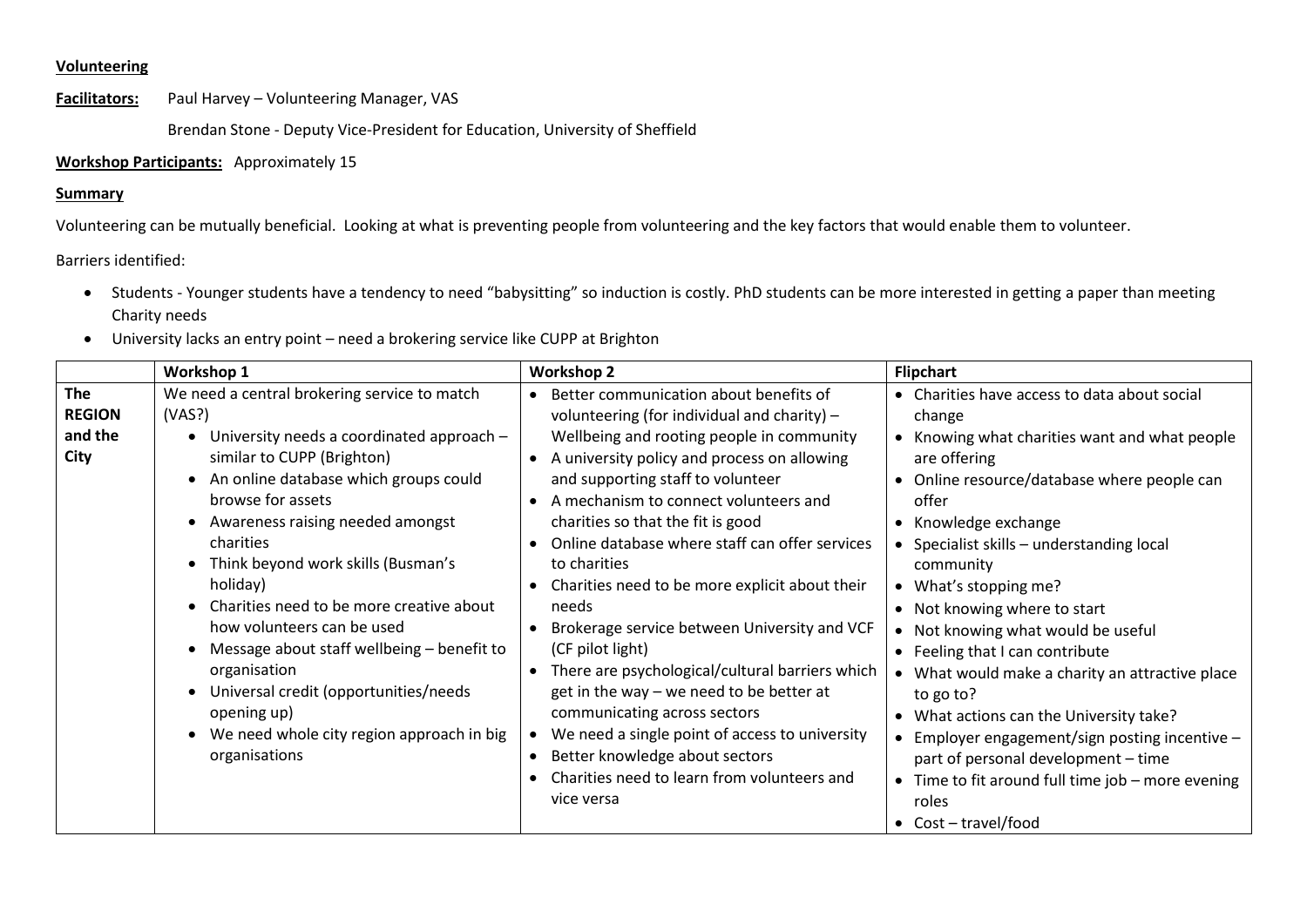|                  |                                                                                                                                                                             | • More mentoring for volunteers, 'Just left to it<br>in old voluntary capacity<br>• Interagency partnerships<br>• Knowledge, perspectives, experiences,<br>specialisms, professionalism<br>$\bullet$ To understand what goes on $-$ on the ground<br>• For voluntary organisations to see this matter -<br>as an anchor institution<br>• Time - regular commitment a challenge but<br>blocks/intermittent etc.<br>• The right opportunity – fit with my experience,<br>level of engagement (on the<br>ground/organisation management etc.)<br>• Pay the Penny Back |
|------------------|-----------------------------------------------------------------------------------------------------------------------------------------------------------------------------|--------------------------------------------------------------------------------------------------------------------------------------------------------------------------------------------------------------------------------------------------------------------------------------------------------------------------------------------------------------------------------------------------------------------------------------------------------------------------------------------------------------------------------------------------------------------|
| Why do           | Connect to area / community they live in<br>$\bullet$                                                                                                                       |                                                                                                                                                                                                                                                                                                                                                                                                                                                                                                                                                                    |
| people           | Making a difference - altruism                                                                                                                                              |                                                                                                                                                                                                                                                                                                                                                                                                                                                                                                                                                                    |
| volunteer?       | Learning and understanding                                                                                                                                                  |                                                                                                                                                                                                                                                                                                                                                                                                                                                                                                                                                                    |
|                  | Applying skills in different format                                                                                                                                         |                                                                                                                                                                                                                                                                                                                                                                                                                                                                                                                                                                    |
|                  | Doing something different from the day job                                                                                                                                  |                                                                                                                                                                                                                                                                                                                                                                                                                                                                                                                                                                    |
|                  | Personal development<br>Sharing skills and knowledge                                                                                                                        |                                                                                                                                                                                                                                                                                                                                                                                                                                                                                                                                                                    |
|                  | Gives long lasting sense of well being                                                                                                                                      |                                                                                                                                                                                                                                                                                                                                                                                                                                                                                                                                                                    |
| <b>What kind</b> | Several charities need people for Board of Trustees - need a good<br>$\bullet$                                                                                              |                                                                                                                                                                                                                                                                                                                                                                                                                                                                                                                                                                    |
| of things        | skills mix on the Boards                                                                                                                                                    |                                                                                                                                                                                                                                                                                                                                                                                                                                                                                                                                                                    |
| would you        | Help with financial management and leadership                                                                                                                               |                                                                                                                                                                                                                                                                                                                                                                                                                                                                                                                                                                    |
| want help        | Technical Support - building databases etc.                                                                                                                                 |                                                                                                                                                                                                                                                                                                                                                                                                                                                                                                                                                                    |
| with?            | Lots of demand could arise from the introduction of universal credit in                                                                                                     |                                                                                                                                                                                                                                                                                                                                                                                                                                                                                                                                                                    |
|                  | Sheffield                                                                                                                                                                   |                                                                                                                                                                                                                                                                                                                                                                                                                                                                                                                                                                    |
| Key              | Brokerage role through VAS to match volunteers with charities and employers.                                                                                                |                                                                                                                                                                                                                                                                                                                                                                                                                                                                                                                                                                    |
| changers         | Good to have a single point of access to the University:                                                                                                                    |                                                                                                                                                                                                                                                                                                                                                                                                                                                                                                                                                                    |
| or enablers      | Several people thought an online database would be good where charities / employers can<br>$\bullet$                                                                        |                                                                                                                                                                                                                                                                                                                                                                                                                                                                                                                                                                    |
|                  | post what they need help with and volunteers can advertise what they offer                                                                                                  |                                                                                                                                                                                                                                                                                                                                                                                                                                                                                                                                                                    |
|                  | University needs to have a defined policy about staff volunteering<br>$\bullet$<br>Volunteering is good for an individual's wellbeing - look at through Green Impact scheme |                                                                                                                                                                                                                                                                                                                                                                                                                                                                                                                                                                    |
|                  | Charities need to think outside the box about how volunteers can help them                                                                                                  |                                                                                                                                                                                                                                                                                                                                                                                                                                                                                                                                                                    |
|                  | Lots of skills in university that can be put to good use, but bear in mind that people sometimes                                                                            |                                                                                                                                                                                                                                                                                                                                                                                                                                                                                                                                                                    |
|                  | want to do something entirely different from day job                                                                                                                        |                                                                                                                                                                                                                                                                                                                                                                                                                                                                                                                                                                    |